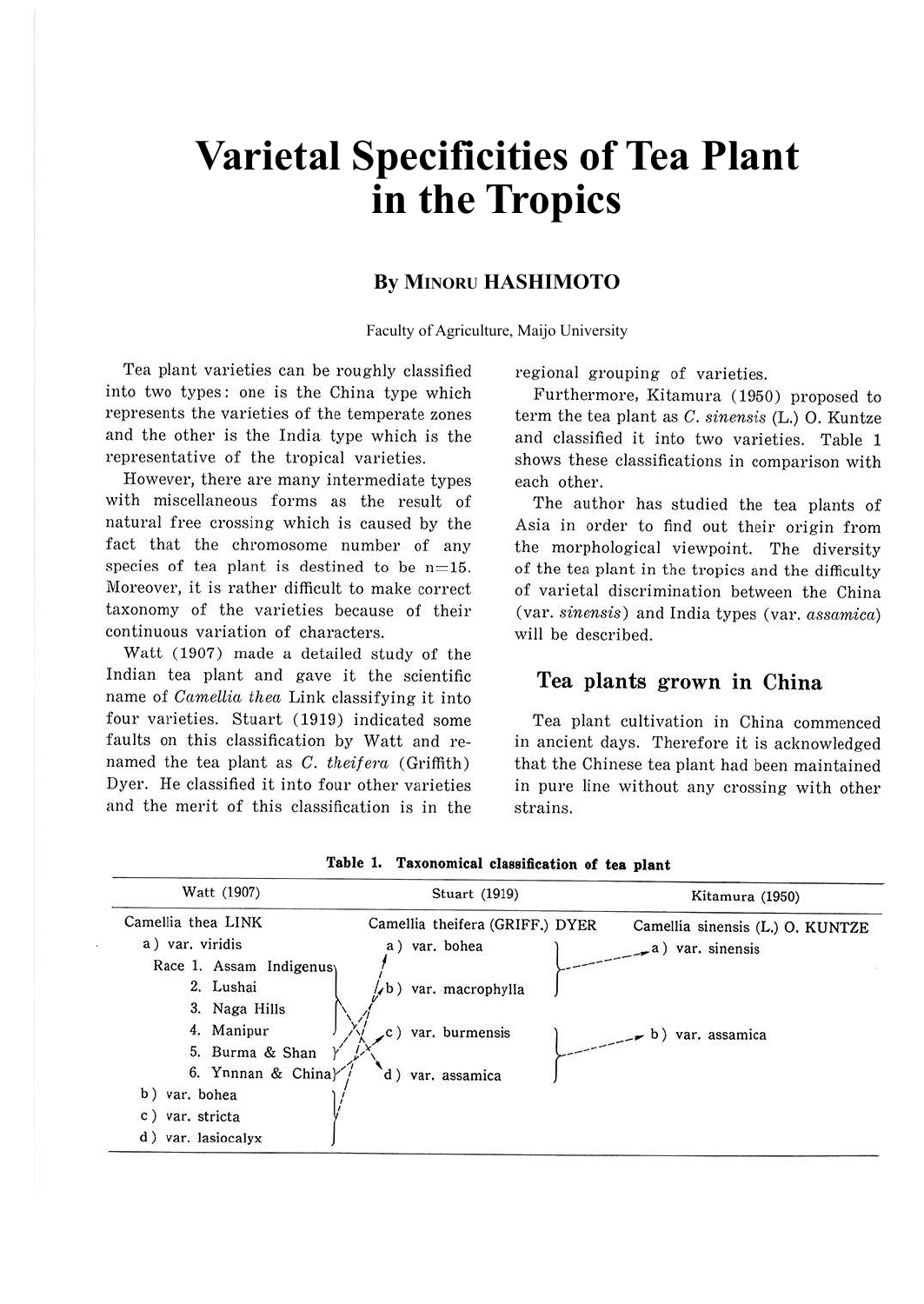The tea plant which is distributed in the area from east China to Japan is the var. *sinensis* of small-leaved form and is called the China type tea.

Besides the tea varieties of the Chinese mainland, some wild tea plants exist abundantly in the mountainous and hilly regions of Formosa (Taiwan). Table 2 shows the specific characters of the leaves of such wild tea plant. Kitamura identified it as var. *sinensis.* 

Tea cultivation in Formosa began with the introduction of seeds from Mt. Wuyi in Fukien province between 1796 and 1820 and this species showed no morphological difference compared with the Japanese varieties.

Among the tea species of the wild type grown in the mountainous regions of central Formosa, the one found at Mt. Meiyuan (1,835 meters above sea level) gives an aspect of primeval forest containing many tree types of which the height is more than 10 to 15 meters. The leaves of these trees are very large compared with those of the hilly lands (Lienhuachih, Yuchih, etc.).

The shape of this kind of leaf is oblong or oblanceloate with acuminate tip and 11 pairs of lateral veins are on one leaf.

The leaf of the tea plant grown in the hilly lands is smaller than that of the mountainous regions and only eight pairs of lateral veins exist in each leaf. Generally the shape of this leaf is eliptic and narrow.

The tea plant grown in Hainan Island is almost similar to that of the hilly lands in Formosa and it is generally larger and has more lateral veins than the China type leaves.

## **Tea plants grown in Burma and Thailand**

The major tea producing district of Burma is Shan State and it is followed by Mogok area of Kachin State in upper Burma. The cultivation area of North Shan is the largest in Burma. Namhsan is the biggest production center of this area and wild tea plants are also abundant in its surrounding jungles. This wild tea plant possesses the specificities of the Shan type (var. *burmensis);* that is, the leaves are large, the trees are arborescent and the tree which is more than five meters in height is not rare in this district.

The tea cultivation method of this district is rather primitive for the tea plantations have been left under natural conditions. Consequently, many bushes grow up to the height of nearly two meters and the vigor of the bushes is lost because of the injuries of several plant pests.

The leaf shape of the cultivated tea plant is almost eliptic with miscellaneous size. Table 3 shows the standard type.

A new tea plantation was set up in 1959 in Kutkai province which is situated near the Yunnan border area of China.

Most of the seeds used for this plantation were brought from Namhsan and others were introduced from the Salween Valley (the Salween River passes near Kutkai and the seeds produced there are those of the wild plant) and Bhamo of Kachin State. The leaf size of the Kutkai tea plant is generally larger than that of Namhsan.

|                       | Growing<br>State | Leaf<br>Length<br>(cm) | Leaf<br>Width<br>(cm) | Length         | Number<br>of<br>Veins |                       |
|-----------------------|------------------|------------------------|-----------------------|----------------|-----------------------|-----------------------|
| District              |                  |                        |                       | Width          |                       | Note                  |
| Pinchen, Taiwan       | cultivated       | $7.6 + 0.29$           | $2.5 + 0.08$          | $3.1 + 0.05$   | $6 + 0.15$            | Introduction (Fukien) |
| Mt. Meiyuan, Taiwan   | wild             | $16.7 + 0.40$          | $4.8 \pm 0.16$        | $3.5 \pm 0.06$ | $11 + 0.23$           |                       |
| Lienhuachih, Taiwan   | wild             | $10.7 + 0.31$          | $3.8 + 0.15$          | $2.8 + 0.04$   | $8 + 0.17$            |                       |
| Yuchih, Taiwan        | wild             | 10.4 $\pm$ 0.26        | $3.9 + 0.08$          | $2.7 + 0.13$   | $8 + 0.17$            |                       |
| Mt. Shuisheta, Taiwan | wild             | $11.4 + 0.24$          | $3.8 + 0.11$          | $3.0 \pm 0.09$ | $8 + 0.21$            |                       |
| Liukuei, Taiwan       | wild             | $10.7 + 0.16$          | $3.6 + 0.12$          | $3.0 + 0.08$   | $8 + 0.23$            |                       |
| Mt. Chim, Hainan      | wild             | $11.6 + 0.49$          | $4.1 \pm 0.13$        | $2, 8 + 0, 13$ | $8 + 0.37$            | Herb., Tokyo Univ.    |

**Table 2. Leaf characters of the tea plant in China**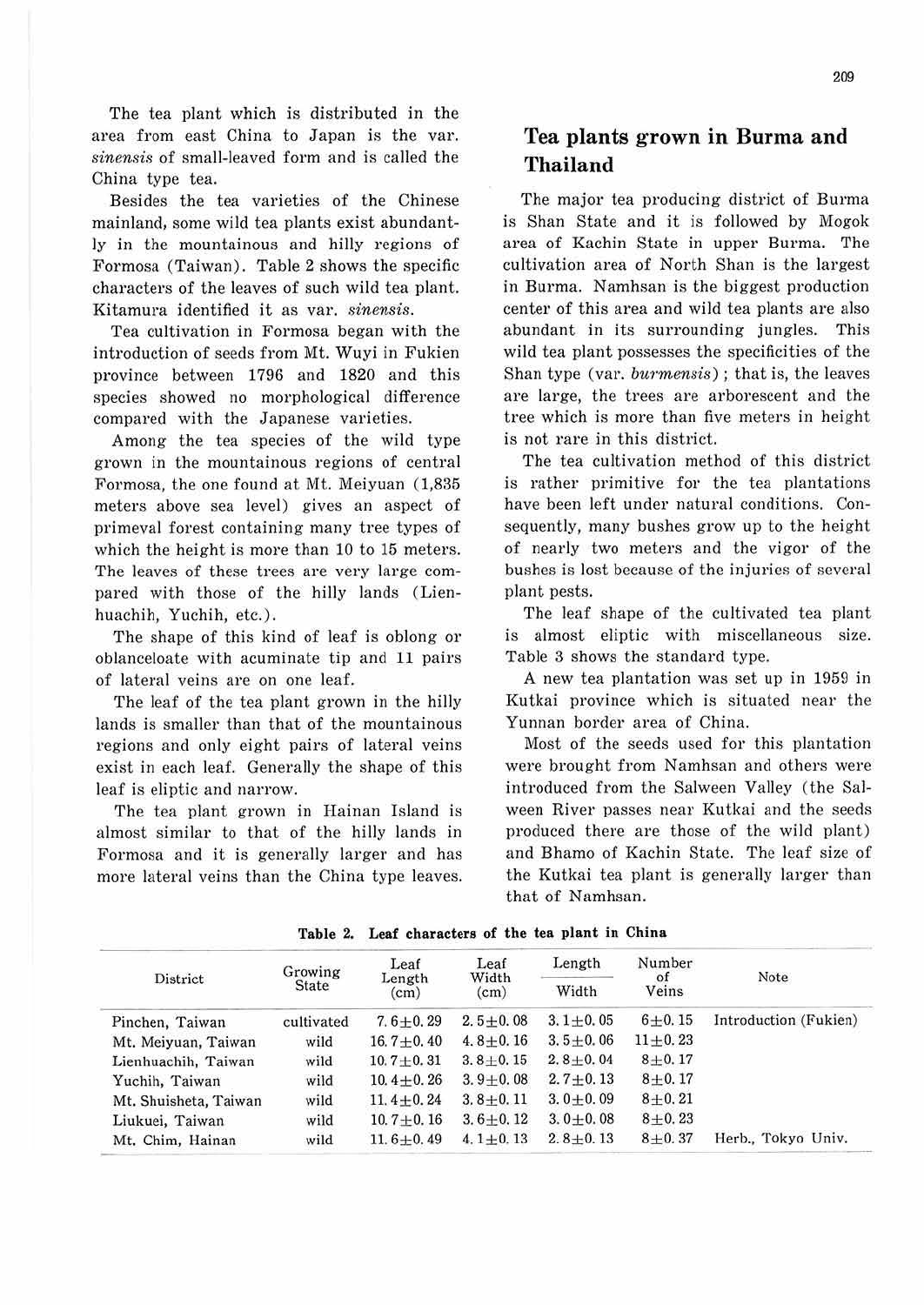| District             | Growing<br><b>State</b> | Leaf<br>Length<br>(cm) | Leaf<br>Width<br>(cm) | Length<br>Width | Number<br>of<br>Veins | Note            |
|----------------------|-------------------------|------------------------|-----------------------|-----------------|-----------------------|-----------------|
|                      |                         |                        |                       |                 |                       |                 |
| Tanghpre, Kachin     | cultivated              | $13.8 + 0.63$          | $5.0 \pm 0.24$        | $2.7 + 0.08$    | $9 + 0.24$            | Naturally grown |
| Chindwin, Kachin     | wild                    | $13.7 + 0.51$          | $5.1 \pm 0.13$        | $2.6 \pm 0.06$  | $9 + 0.25$            |                 |
| Namhsan, Shan        | cultivated              | $10.4 + 0.67$          | $4.6 + 0.24$          | $2.2 + 0.07$    | $9 + 0.16$            |                 |
| Kutkai, Shan         | cultivated              | $12.6 + 1.04$          | $5.1 + 0.44$          | $2.4 + 0.05$    | $9 + 0.80$            |                 |
| Kutkai, Shan         | cultivated              | $18.2 + 0.09$          | $7.4 + 0.25$          | $2, 5 + 0, 05$  | $9 + 0.50$            | Naturally grown |
| Muang, Khu, Thailand | wild                    | $13.6 + 0.58$          | $6.3 + 0.28$          | $2.2 + 0.04$    | $10 + 0.36$           |                 |

**Table 3. Leaf characters of the tea plants in Burma and Thailand** 

The village of Pinlaung which is located on the plateau rising 1,300 meters above sea level between Kalaw and Loikaw in south Shan is well known for producing high quality tea. The seed of the tea plant cultivated in this village was introduced from Namhsan. Its leaf shape is roundish eliptic and the leaf size is small as that of the China type.

Wild tea plants are also found in the Kachin State districts along the Irrawaddy and Chindwin rivers. There are newly planted tea plantations in the suburbs of Tanhpre and Myitkyina which are located near the confluence of the Irrawaddy. The leaf size of the Kachin State tea is not much different from that of north Shan but the leaf shape of the former is generally narrow eliptic.

The tea yield in Thailand is not so large so that it could be listed as one of the main industries of the country. Wild tea plants are distributed in the northem mountainous regions and in the north-eastem areas along the Mekong River. Formerly there were some tea plantations is the old towns of Chiengmai and Chiengrai in northern Thailand. The Meo and Yao tribes, the non-Thai races, who lived in Laos or Thailand, have used these tea leaves as "Miang (chewing tea)" from ancient days. Recently some of the Oolong and black tea are produced in Thailand. The leaf shape of these tea plants is almost similar to the tea leaf of Burma. It is generally roundish eliptic.

## **Tea plants grown in India**

India ranks first in tea production of the world. Its yearly output amounts to 402,700 ton. This corresponds to 32.5 per cent of the world's production.

Some 72 per cent of the whole cultivated tea areas in India are located in the extent from Darjeeling of the Himalayas to Assam State and others are distributed in southem India of which the cultivation center is at Nilgiris (1,200-1,800 meters above sea level) which is situated 60 miles distant in the north from Coimbators. The varieties of the tea plant cultivated in India were once almost the same as that of Japan because the China type seed was introduced first. But the India type is being substituted gradually for the China type.

In Assam district, which is the largest tea production center in India, the tea industry enterprise is carried on through cultivation, production and marketing under the general controlling management by Estate in the areas from the Bramaputra terrace lands to the north-east border and in the Cachar area surrounding the town of Silchar. The Assam type tea plant is the representative of the India type which contains Assam (var. assamica), Naga and the Shan types. The Assam tea plant was found by R. Bruce in 1823. Thereafter, the Indian wild tea was discovered in Naga, Manipur and Lushai Hills.

Since the wild tea plants had possessed some different morphological characters according to the dissimilarities of native lands, the taxonomy of Indian tea plants, including the comparison with the China type tea, was very much complicated owing to the difference of classifications held by many botanists. Miscellaneous varieties of the tea